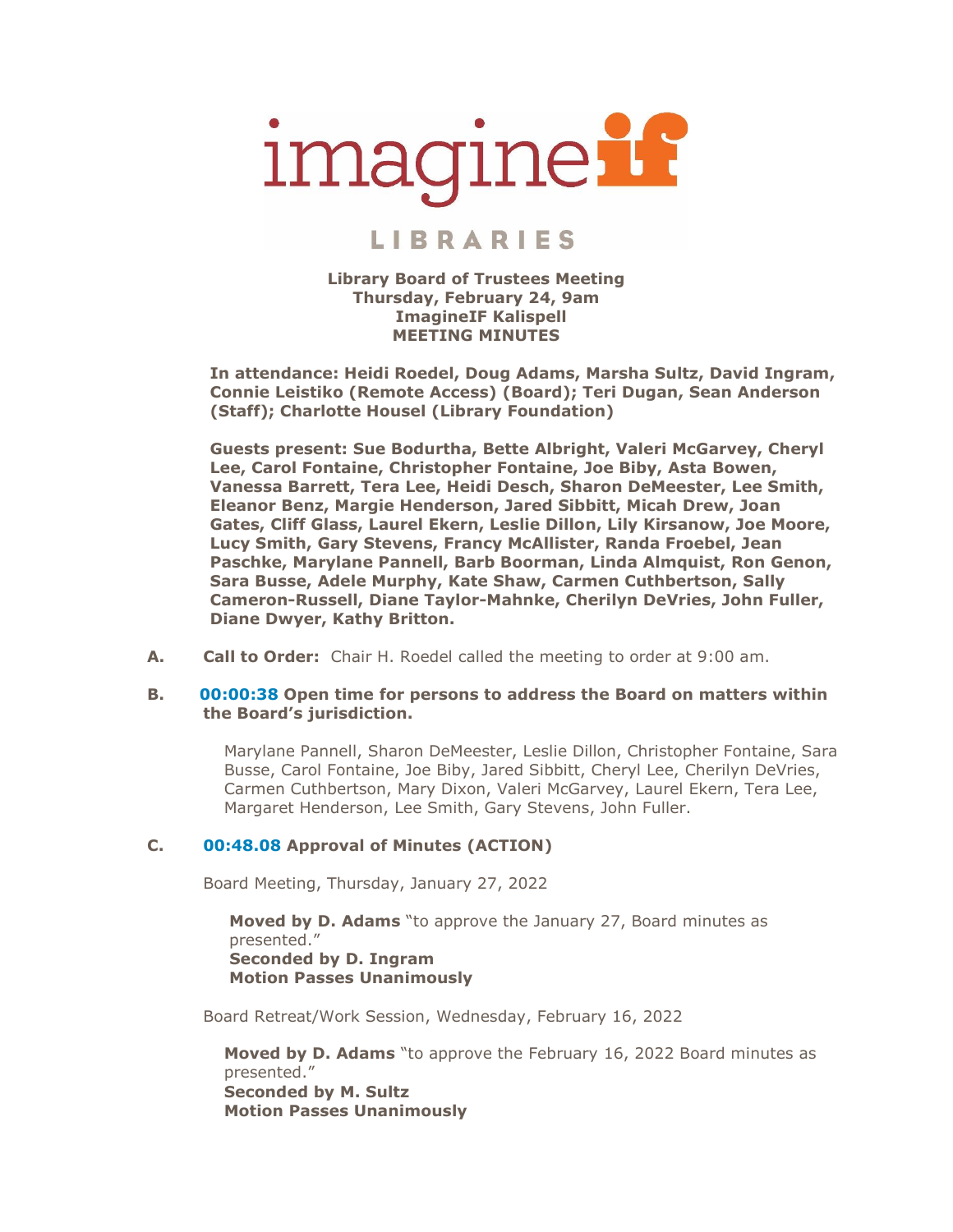#### **D. 00:49:33 New Business**

# **00:49:43**

A**.** ACLU Montana Records Request Discussion

## **00:53:25**

B**.** New Director Onboarding Proposal (ACTION) **Moved by D. Adams** "to approve the onboarding proposal with the change of moving the meeting with the Friends of the Library within the first 2 months." **Seconded by M. Sultz Motion Passes Unanimously**

#### **01:05:16**

C. Bigfork Library Project Discussion

#### **01:15:00**

D. Board Training Workshop Discussion

## **01:20:08**

E. Letter to Staff from Library Board (ACTION)

**Moved by M. Sultz** "to approve and send the staff letter." **Seconded by D. Adams Discussion Moved by M.Sultz "**to amend original motion to include corrections discussed before sending the letter to staff." **Seconded by D. Adams Motion Passes Unanimously**

#### **E. 01:42:00 Old Business**

# **F. 01:42:02 Reports**

A. Financial Reports (ACTION)

**January** 

**Moved by M. Sultz** "to accept the January 2022 Financial Report as presented." **Seconded by C. Leistiko Motion Passes Unanimously**

B. **02:00:38** Budget Committee Report **Moved by D. Ingram** "to resubmit the shelving project for CIP with changes discussed." **Seconded by M. Sultz Discussion Motion Passes Unanimously**